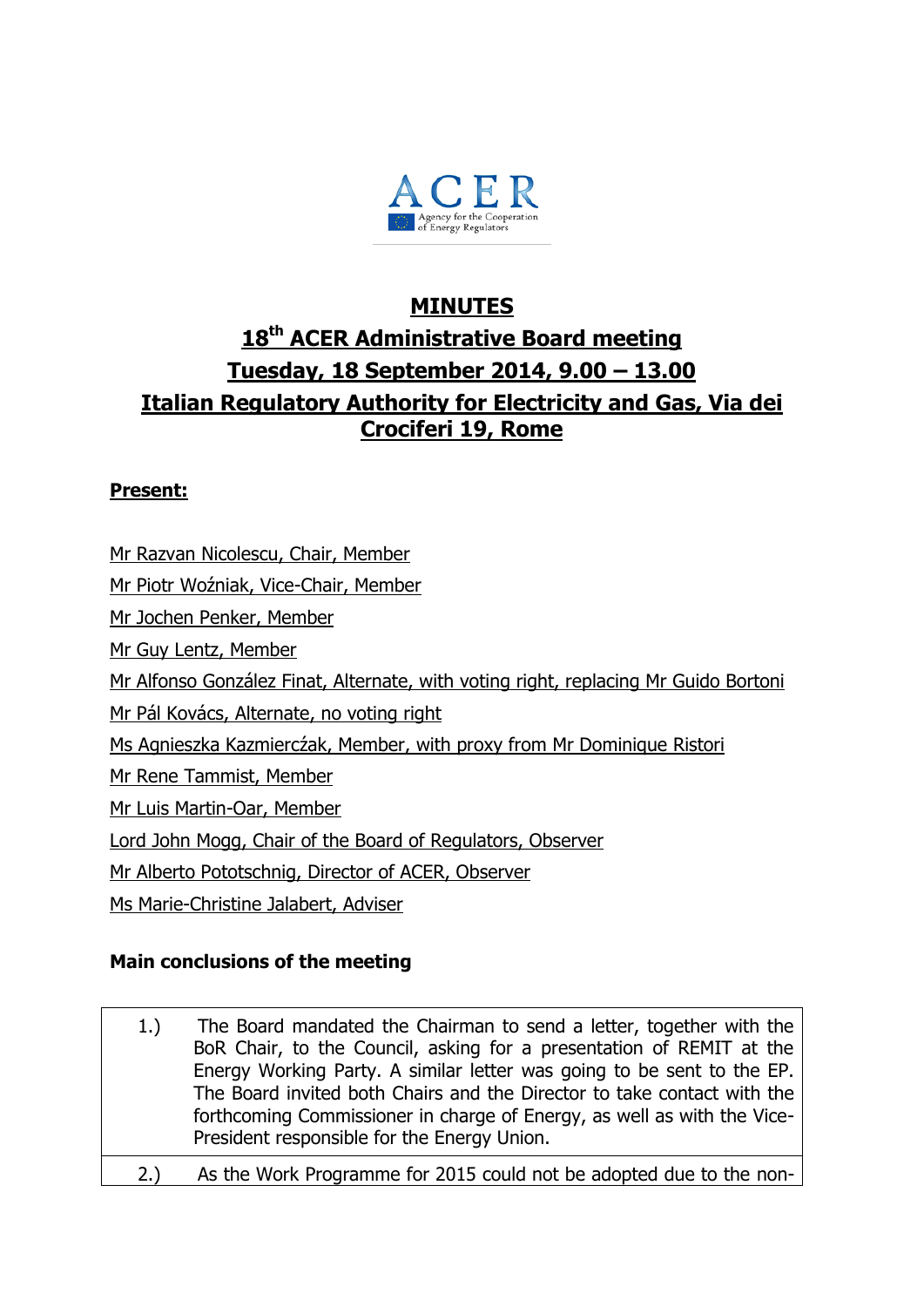|     | availability of the Commission's Opinion, the Board asked the Director to<br>prepare a draft letter informing the EC, Council and the EP about the<br>reasons why ACER was unable to meet the deadline (30 September) to<br>submit its Work Programme to the EU institutions. |
|-----|-------------------------------------------------------------------------------------------------------------------------------------------------------------------------------------------------------------------------------------------------------------------------------|
| 3.) | The Board took note of the report on Bridge to 2025 and discussed<br>about the implications of the Common Approach.                                                                                                                                                           |
| 4.) | The Board approved the ACER Communication Strategy.                                                                                                                                                                                                                           |
| 5.) | The Board took note of the Exchange of Letters between DG Energy<br>and ACER regarding an agreement on the working arrangements for the<br>handling of the international activities by the Agency.                                                                            |
| 6.) | The Board took note of the list of Implementing Rules of the amended<br>Staff Regulations, which will enter into force by analogy as of 1 October<br>2014.                                                                                                                    |
| 7.) | The Board adopted the decision No 10-2014 amending Decision AB No<br>01-2011 on the support granted to ACER staff members in respect to<br>kindergarten and school fees (ANNEX1).                                                                                             |
| 8.) | The following dates of the Board meetings in 2015 were agreed: 26<br>March, 11 June, 17 September, and 17 December.                                                                                                                                                           |

# **Opening**

# **1. Approval of the Agenda**

The following agenda of the  $18<sup>th</sup>$  ACER Administrative Board meeting was approved:

## **18 th ACER Administrative Board meeting Thursday, 18 September 2014, 9.00 – 13.00**

Italian Regulatory Authority for Electricity and Gas, in Via dei Crociferi 19, Rome

## **DRAFT AGENDA V4**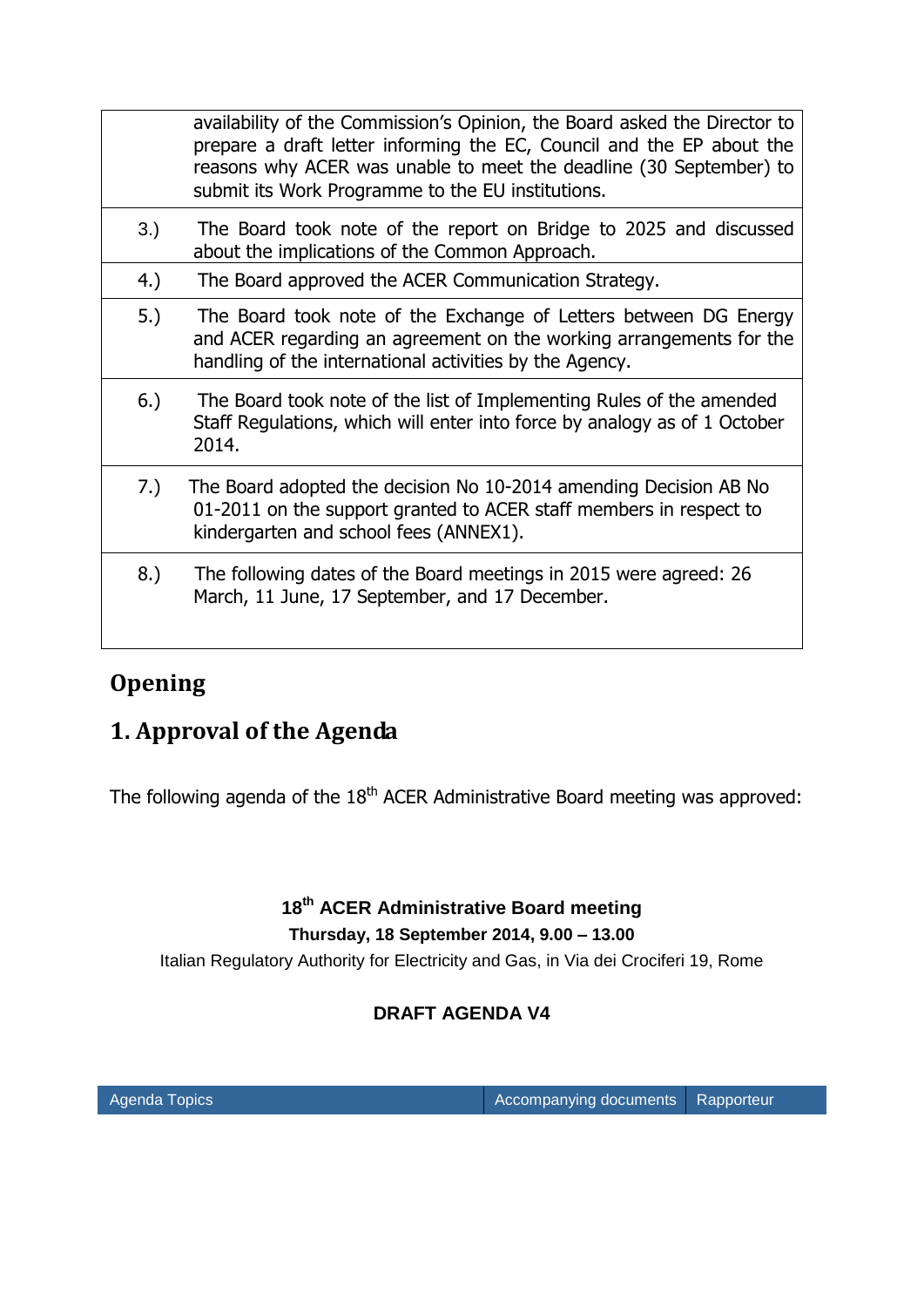| <b>Agenda Topics</b>                                                                                                                                                          | Accompanying documents                                                | Rapporteur                               |
|-------------------------------------------------------------------------------------------------------------------------------------------------------------------------------|-----------------------------------------------------------------------|------------------------------------------|
| Opening<br>1.) Approval of the agenda<br>2.) Minutes of the 17 <sup>th</sup> Administrative Board meeting                                                                     | Doc 1 for approval<br>Doc 2.1 for approval<br>Doc 2.2 for information | AB Chair<br><b>AB Chair</b>              |
| <b>Reporting on developments</b>                                                                                                                                              |                                                                       |                                          |
| 3.) Report on ACER developments and on the<br>activities of the Board of Regulators                                                                                           | Oral update                                                           | <b>ACER Director</b><br><b>BoR Chair</b> |
| 4.)<br>Presentation of the Bridge conclusions paper                                                                                                                           | Oral presentation                                                     | <b>ACER Director</b>                     |
| 5.)<br>Commission Evaluation under Article 16 (3) of<br>the (EC) Regulation 713/2009                                                                                          | Oral update                                                           | <b>BoR Chair</b><br>Commission           |
| <b>General ACER work</b>                                                                                                                                                      |                                                                       |                                          |
| Work Programme 2015<br>6.)                                                                                                                                                    | Doc 6.1 for adoption<br>Doc 6.2 for information*                      | <b>ACER Director</b><br>Commission       |
| 7.)<br>ACER Policy for the prevention and<br>management of conflicts of interest                                                                                              | Oral update                                                           | <b>ACER Director</b>                     |
| 8.)<br><b>Communication Strategy</b>                                                                                                                                          | Doc 8.1 for approval                                                  | <b>ACER Director</b>                     |
| 9.) Exchange of Letters between DG Energy and<br>ACER regarding an agreement on the working<br>arrangements for the handling of the<br>international activities by the Agency | Doc 9.1 for information                                               | <b>ACER Director</b><br>Commission       |
| Administrative work                                                                                                                                                           |                                                                       |                                          |
| 10.) The list of Implementing Rules of the amended<br>Staff Regulations, which will enter into force by<br>analogy as of 1 October 2014                                       | Doc 10.1 for information                                              | <b>ACER Director</b>                     |
| 11.) Decision AB no. [] - 2014 amending Decision<br>AB No 01/2011 on the support granted to ACER<br>staff members in respect to kindergarten and<br>school fees               | Doc 11.1 for adoption                                                 | <b>ACER Director</b>                     |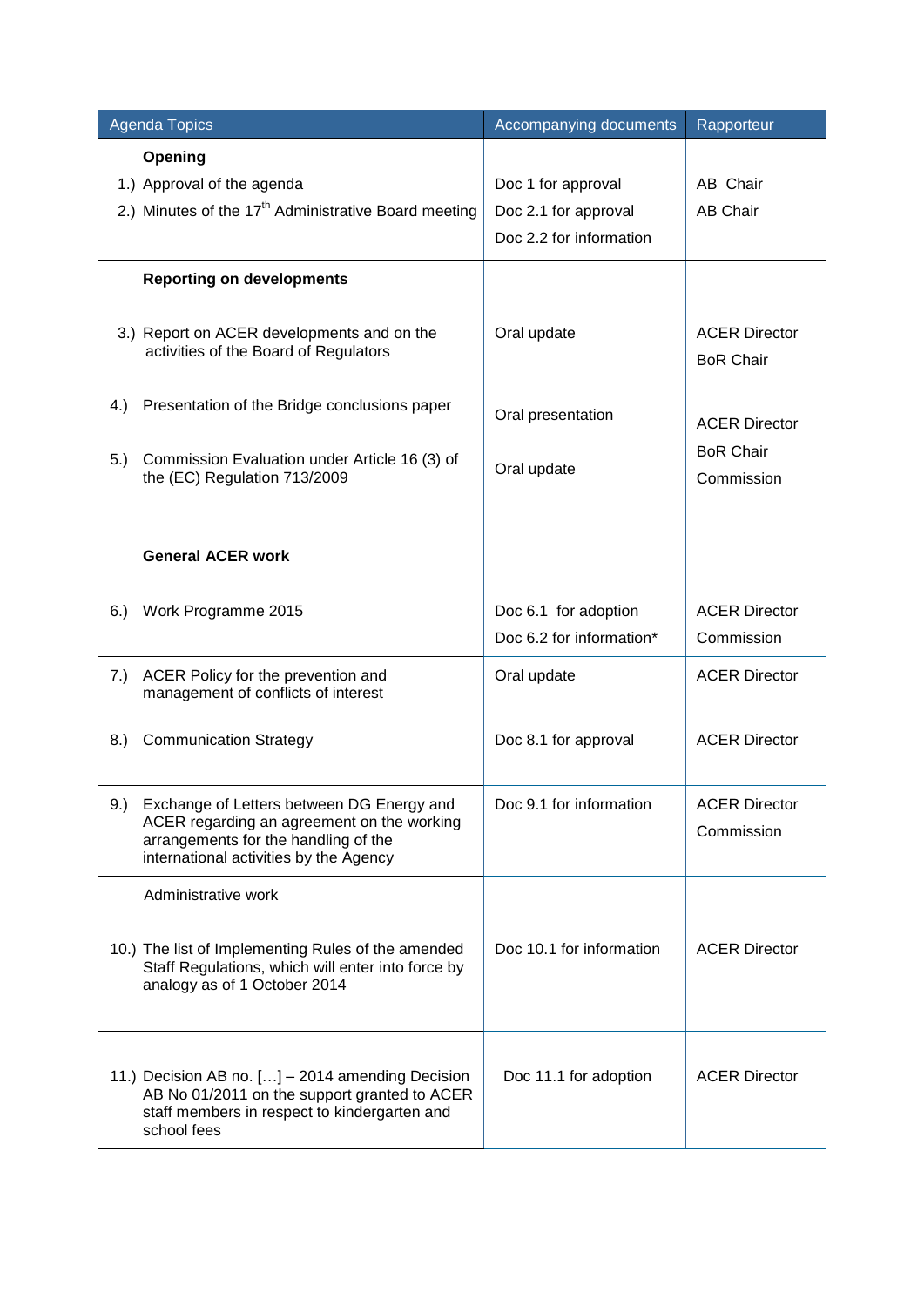| <b>Agenda Topics</b>                                                                    | Accompanying documents                        | Rapporteur      |
|-----------------------------------------------------------------------------------------|-----------------------------------------------|-----------------|
| 12.) 2014 AB Decisions, by delegation of the                                            | Doc 12.1 for information                      | <b>AB Chair</b> |
| Administrative Board to the Chairman via<br>Decision AB 05bis/2010 of 21 September 2010 | Doc 12.2 for information                      |                 |
|                                                                                         | Doc 12.3 for information                      |                 |
|                                                                                         | (decisions since the last<br>AB meeting only) |                 |
| AOB<br>AB Meetings in 2015                                                              | Doc AOB for information                       | <b>AB Chair</b> |

\*Subject to the Agency receiving the document in time

# **2. Minutes of the 17th Administrative Board meeting**

All comments received were included in the final draft. The Minutes of the  $17<sup>th</sup>$ Administrative Board meeting were approved.

# **3. Report on ACER developments and on the activities of the Board of Regulators**

The Director reported on the developments in the Agency since the last meeting. On staffing issues, ACER has still been recruiting for a number of vacancies. ACER turned 4 positions of SNEs into contract agents. He underlined the difficulty to attract staff to Ljubljana, partly due to the location of the Agency and partly due to the reduction of the correction coefficient in Slovenia.

The number of nationalities employed fell from 24 to 23 due to an SNE with Estonian nationality leaving. The Director also updated the Board on the traineeship programme that was launched last year. Each traineeship period lasted for five or six months, with some of the costs covered by the Agency. The first two trainees were taken on in the autumn of last year. With two cycles a year, the Agency was now into their third round and five trainees have so far completed their programme. The programme has been very successful, so that six positions were now available in each cycle. It gave an opportunity for graduates to get the work experience in an EU institution.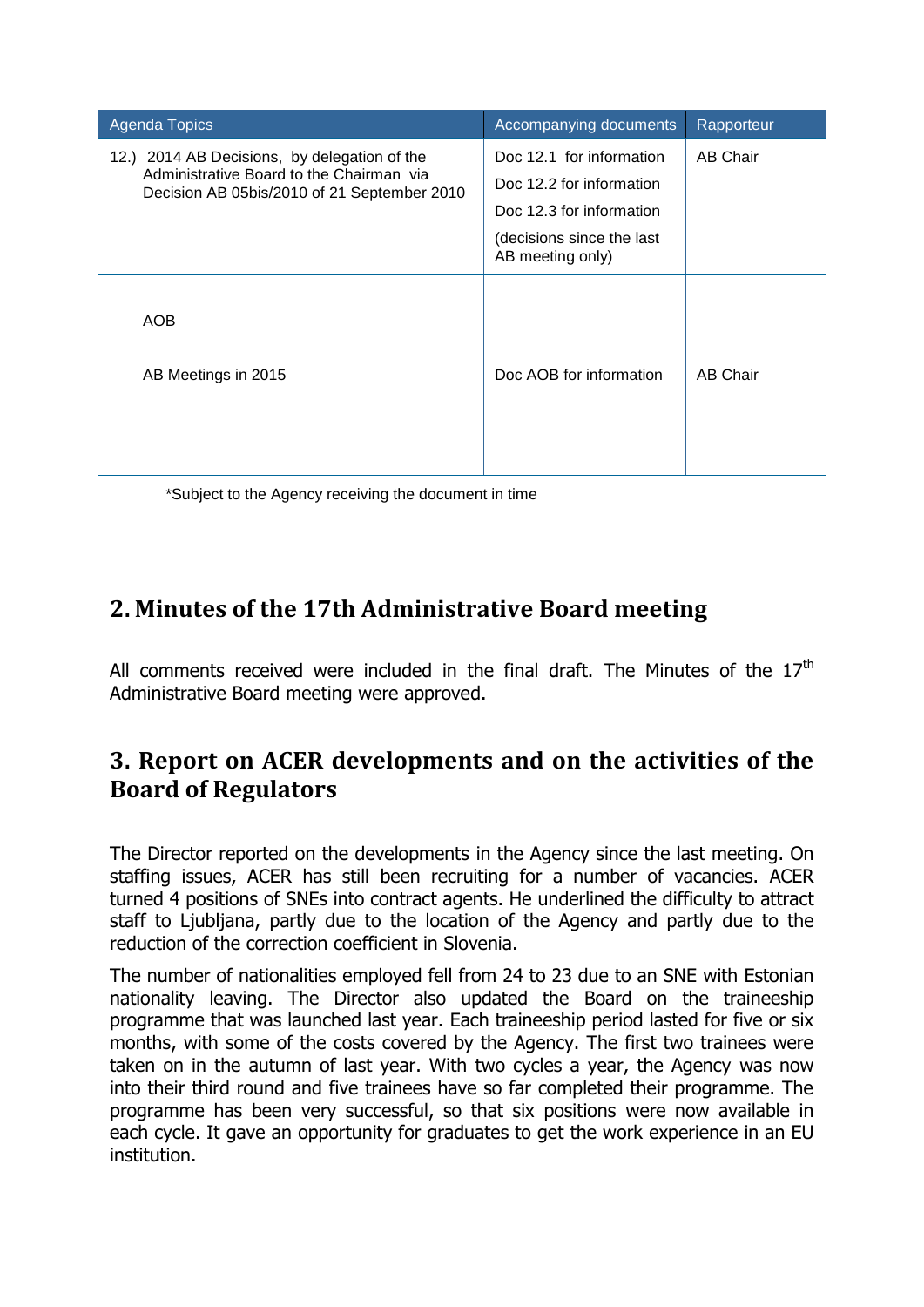He provided an overview of FGs and NCs and other regulatory activities. FGs were completed on all 8 areas last year and progress has been made on opinions on NCs. As of May there was market coupling in the electricity day-ahead market, with a single pricing algorithm, covering a large part of Europe. Italy and Slovenia would join early next year. In terms of rules, the Agency has fulfilled almost everything it was expected to deliver.

Lord Mogg raised the issue that the Commission has now decided to change the NC on Capacity Allocation and Congestion Management in electricity into guidelines. Now that the definition on the guidelines has been provided, he hopes that the comitology would proceed more rapidly. The guidelines were supposed to have the same legal status as the NCs.

One AB member asked about the early Gas supply outlook in the context of the ongoing stress tests. The Director said that he wrote to ENTSOG asking if it could provide an early report.

The Director updated on the status of the Market Monitoring Report. For the third year the report has been prepared together with CEER and it would be co-branded. It focused on the progress in completing the IEM, barriers for the functioning of IEM, and it would entail a single retail chapter for gas and electricity. Finally, the retail chapter has benefitted from the cooperation with BEUC, which strengthened the section on "switching". The report was in the final stage of preparations and its presentation was scheduled for 22 October at a public event. This was one month earlier than previous years. The report would also be presented at an exchange of views with the ITRE Committee in November.

The Chair underlined that a joint report was acceptable as long as there were no compromising conclusions, which would result from a consensus reached by all NRAs. He also said that the report could be prepared even earlier. The Director clarified that ACER was holding the pen and had the last word on the text of the report. However, the report could not be prepared earlier as some NRAs could not provide their data earlier.

On infrastructure, the Director reported that on 11 August ACER adopted a decision on the allocation of costs for the Gas Interconnection Poland Lithuania project. On 1 May the investment request was referred to ACER (under Art. 12(6) TEN-E Regulation). Between May-July consultations with NRAs and project promoters were held and on 11 August the Decision No 01/2014 was adopted and notified to parties concerned. The Decision was published on 29 August. This was the first individual binding ACER decision and therefore represented an important milestone.

The Director briefly updated on REMIT. The final stage of REMIT depended on the adoption of the implementing acts. They were likely to enter into force in December 2014, the registration would start in March 2015, the go live in June 2015.

A number but not all NRAs have already been given access to the central registration (CEREMP) platform. When the implementing acts were to be adopted, ACER could test and start with reporting on standardised contracts within 6 months. A discussion took place on the next steps, especially on the prospects for the Agency to get the required additional human resources.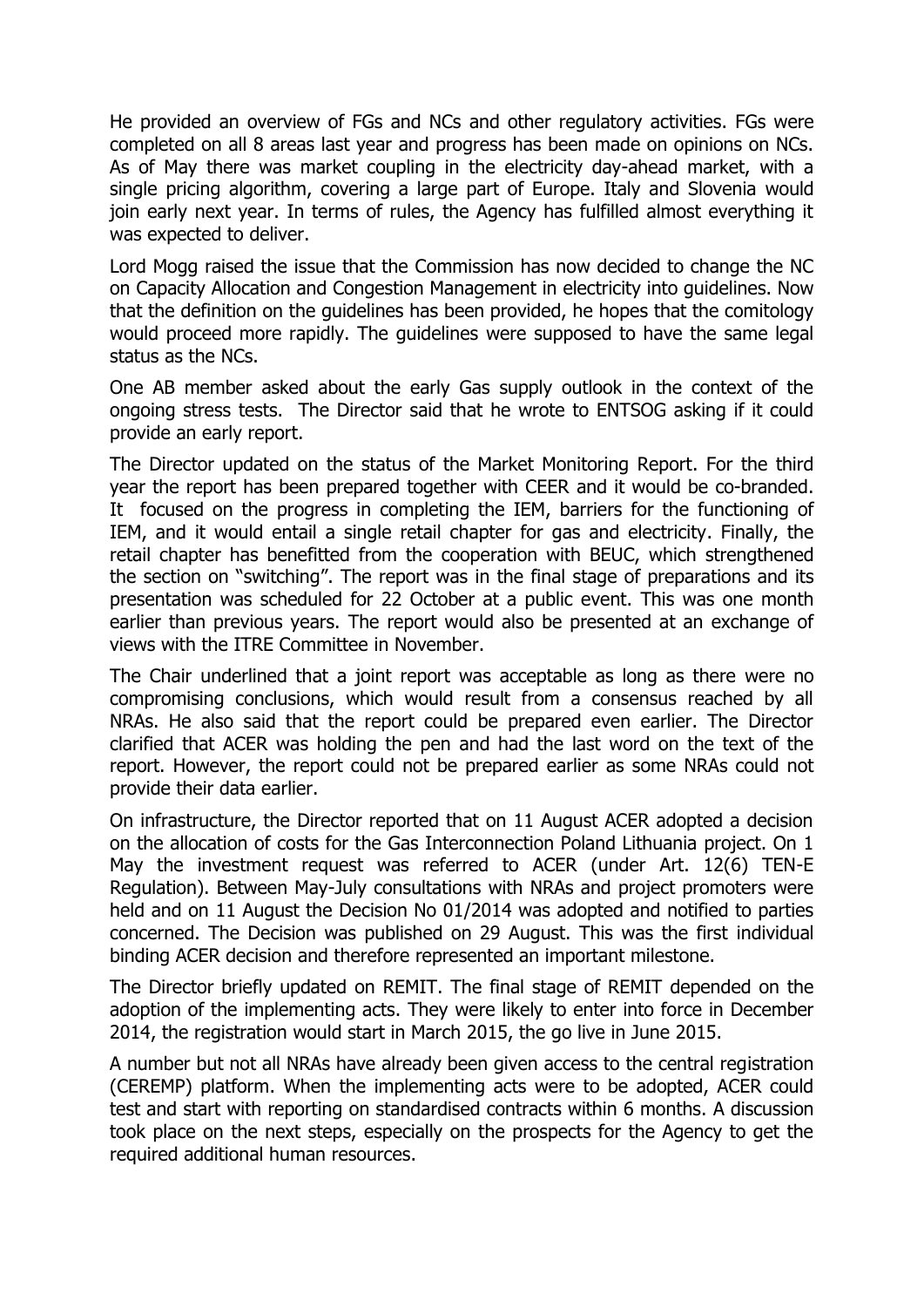The Member appointed by the Commission illustrated the context of budgetary affairs from the Commission perspective.

Lord Mogg, the representative of BoR, said that NRAs and ACER have been cooperating very effectively in the implementation of REMIT. He was pleased with the way the process has progressed for the registration of market participants. However, he underlined that some NRAs are still at an early stage of REMIT implementation, while others have implemented many of the REMIT provisions and set up the infrastructure. The analysis of the NRAs readiness to take on REMIT tasks pointed to a real concern. He alerted the Board on how serious the situation was. The CEER has started a training programme for the REMIT specialists and also for the beginners.

Action: The Board mandated the Chairman to send a letter, together with the BoR Chair, to the Council, asking for a presentation of REMIT at the Energy Working Party. A similar letter would be sent to the EP. The Board invited both Chairs and the Director to take contact with the forthcoming Commissioner in charge of Energy, as well as with the Vice-President responsible for the Energy Union.

## **4. Presentation of the Bridge conclusions paper**

Lord Mogg informed the Board members about the Bridge to 2025 which would be adopted as an ACER Recommendation and on which the Board of Regulators gave its favourable opinion the day before. He underlined that the paper was consumercentric as it argued strongly on consumer empowerment. An important part of the paper focused on governance. The conclusions paper would be presented at an event taking place on 23 September in Brussels. The main ideas of the paper were the need for checks and balances of the ENTSOs, the reaching out to the Energy Community and its involvement in CEER training, and Norway could become formally observer in the Agency. The Commission was kept informed of the development of the paper. The document did not mention the Energy Union, but might become helpful to the Commission when elaborating its ideas on the Energy Community. The Director clarified that the Bridge to 2025 paper would be issued in the form of a recommendation of the Agency to the three EU institutions on its own initiative.

The Member appointed by the Commission underlined that in case of a revision of the ACER Regulation the Common Approach would probably be applied, including the part on the governance.

Both the Chairman and Lord Mogg replied by saying there was no need to impose Common Approach obligations on all agencies, but rather taking a case-by-case approach, as ACER was special in governance, which has worked well. Moreover, the independence of the regulators should not be put into question. Finally, the Common Approach would need to be reconfirmed by the new Commission and the EP. One AB member concurred and said that the Common Approach was not legally binding.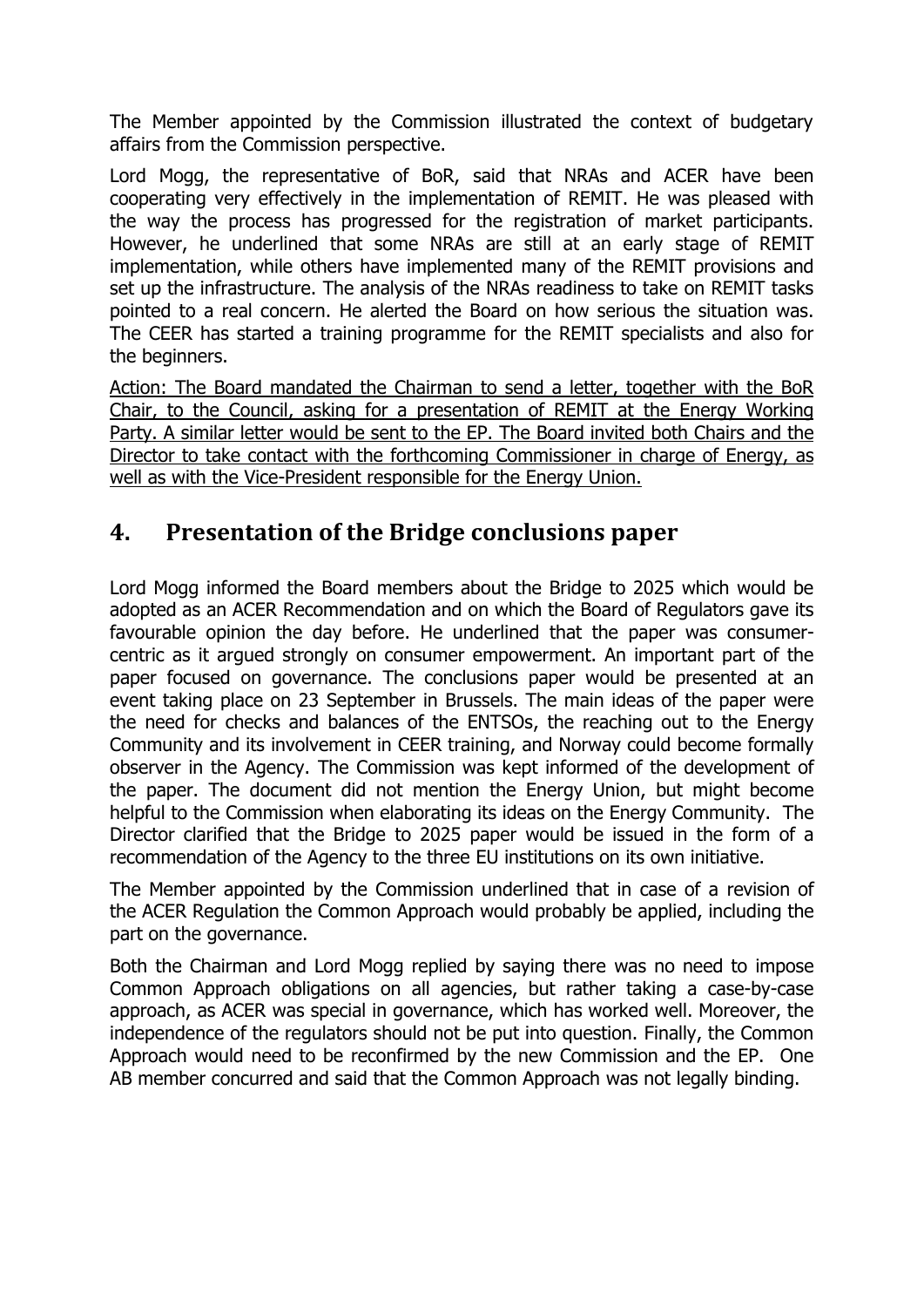A discussion took place on the links between the Bridge to 2025 and the Work Programme. Lord Mogg said that most of the issues were already included in ACER 2015 Work Programme. Some adaptations would be made with the review of the Work Programme. The Bridge to 2025 was accompanied by three more documents the executive summary, the action plan, and the evaluation of the Evaluation of comments to the Bridge consultation.

The Board took note of the report on the Bridge to 2025 and discussed about the implications of the Common Approach.

# **5. Commission Evaluation under Article 16 (3) of the (EC) Regulation 713/2009**

The Member appointed by the Commission said that an independent evaluation of the Agency was launched. The Commission's external contractor is PwC. The report of the PwC was not yet made available, but she was able to present the main conclusions, which were very positive. The Commission would present its report to the Administrative Board by the end of the year.

## **6. Work Programme 2015**

The Director recalled the process, whereby a draft was prepared by 30 June, while the final version should be adopted by the Administrative Board before 30 September each year, after consulting the Commission and after having received approval by the Board of Regulators.

The Board of Regulators could not approve the Work Programme on 17 September, as the formal Commission opinion was not available. The Opinion was still pending. The Work Programme was based on the Agency having 118 staff next year, and its projected budgetary needs. The Work Programme might be revised early next year to take into account the final budgetary situation and Bridge specific actions might be included at that time.

The Member appointed by the Commission presented some key elements of the draft Commission Opinion on the 2015 Work Programme. She explained that the delay in the Commission's Opinion was due to some urgent issues that have arisen in the energy sector. The draft Opinion was undergoing inter-service consultation. It should be provided in October.

The AB Chair stressed that it was not acceptable to be put in a position in which the deadline for submitting the Work Programme could not be met. He asked that the Commission proceeded as fast as possible.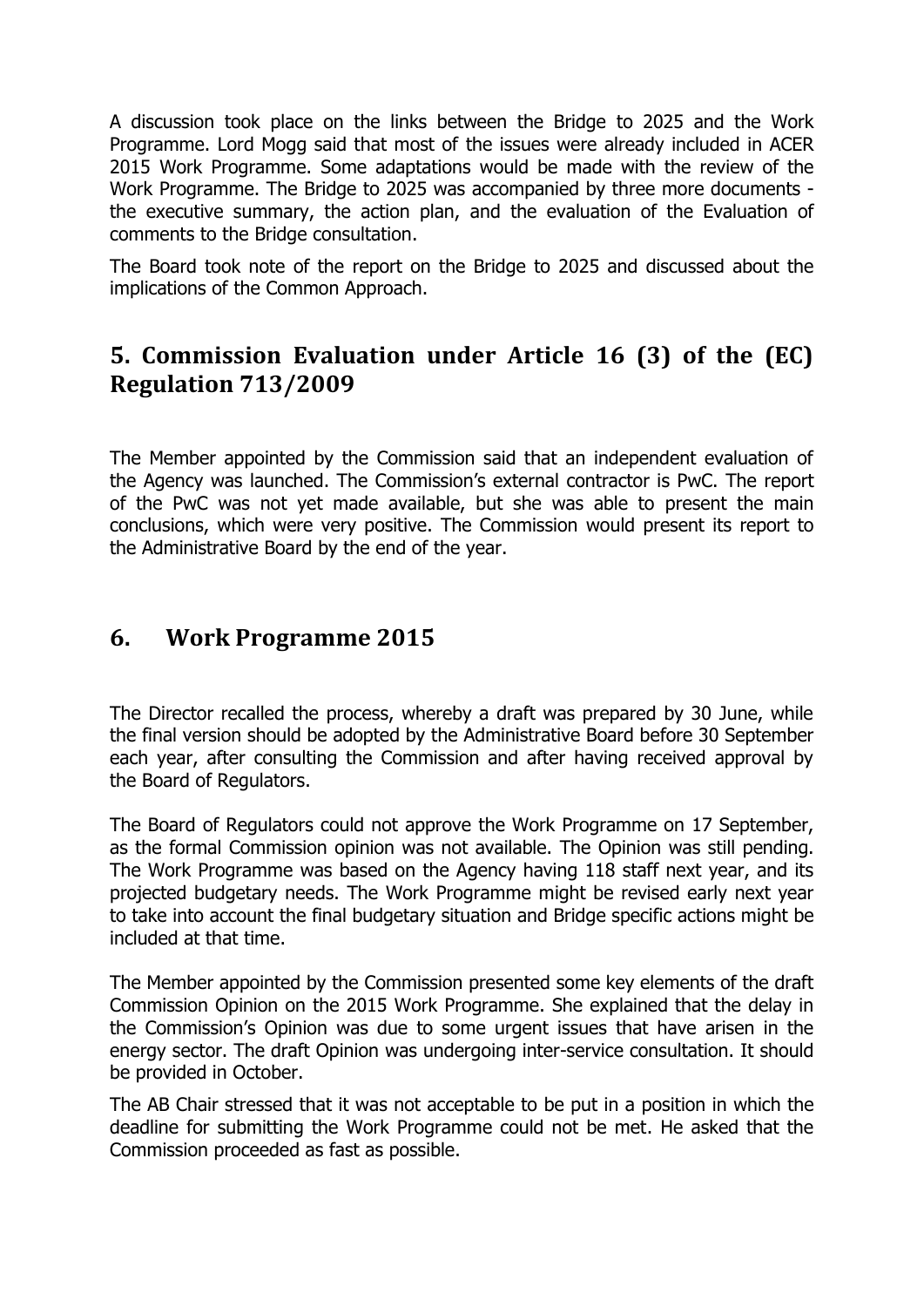Action: The Board decided that the Chair would send a draft letter informing the Commission, Council and the EP about the reasons why ACER was unable to meet the deadline (30 September) to submit its Work Programme to the EU institutions.

## **7. ACER Policy for the prevention and management of conflicts of interest**

The Director informed the Board that the Agency was in the process of preparing its policy for the prevention and management of conflicts of interest. The document was not yet ready to be discussed at the September Board meeting. Currently the Agency was also working on the policy on prevention of fraud and on the policy on whistleblowing. He underlined that the policy on the conflict of interest was top priority for the Agency. The Member appointed by the Commission expressed readiness to share experience on all three policies. She underlined that data protection issues should also be taken into account when establishing the policy.

The Director also clarified that in 2014 the Agency had sent two different forms for declaring interests, the old one, which was agreed in the AB Rules of procedure, and a new one prepared hastily as a reply to the comments of the budgetary authority in the discharge procedure. The latter, which was used for the Board of Regulators, was however too detailed. The new forms will be applicable as of 2015, when the Conflict of Interest policy would already have been confirmed.

Lord Mogg said that NRAs already submitted their national declarations of interest. Initially there was reluctance at the NRA level to submit also ACER's declarations of interest, but they have understood that ACER needed to reply to the discharge authority and have accepted it. However, careful consideration to privacy issues needed to be made.

The AB Chair suggested that a discussion is held in the Board of Regulators on how they establish the policy on conflicts of interest. He supported strict rules, but the rules should not hinder the participation of competent people in both Boards. Some remuneration for participation in the Boards could be considered.

## **8. Communication Strategy**

The Director presented ACER's draft communication strategy, which was submitted for approval. He informed the Board that this was the Agency's first formal strategy, which aimed to establish how the Agency should communicate 'what we do and how we do it'. The document reflected the practices applied since the Agency was formed, and also introduced new practices, including e-surveys, collection of stakeholder reactions on documents and the use of social media to communicate Agency's messages. The paper also suggested smart qualitative key performance indicators to allow for the evaluation of the effectiveness and quality of the Agency's communication activities and deliverables and thereby enhance its accountability.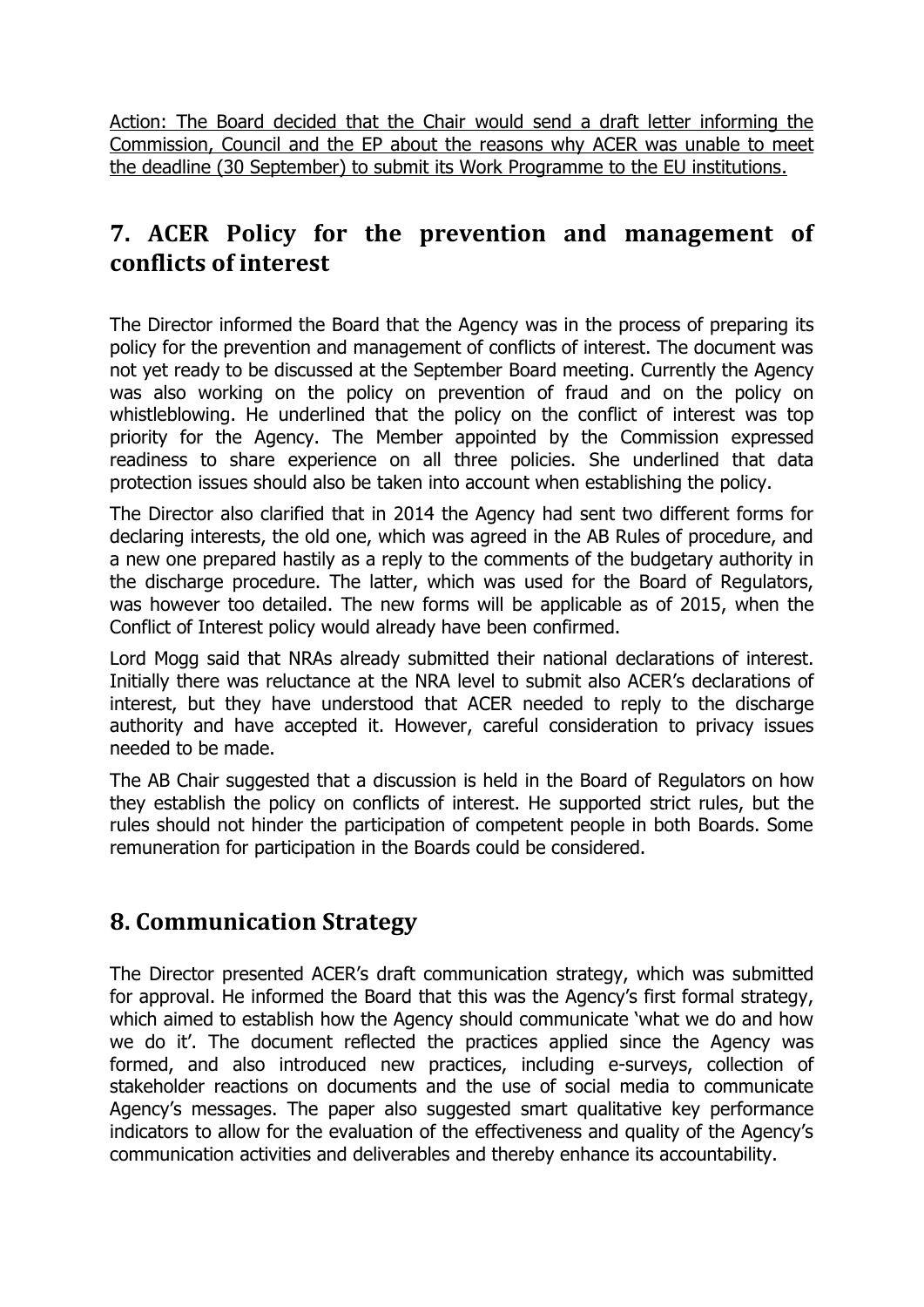One AB member commented that the strategy could stress more cooperation between ACER and the NRAs. He thought the strategy was also very ambitious given the limited resources in charge of communication at the Agency. He considered it important to increase the visibility of the Agency. Even if the experts knew the Agency, the general public was not well aware of it, communication would need to be strongly improved.

The Member appointed by the Commission said that raising the communication profile of ACER was also one of the Commission's own recommendations. She considered ACER needed to reach out to the public. Other EU decentralised agencies have had similar problems. It was a general problem of an entity at the EU level. She was expecting more from ACER in the years to come, but was able to endorse the strategy at this stage. She invited ACER to work with DG ENER's communication officers.

The Director replied that the work that ACER performs was not of immediate relevance to the citizens and therefore an extra effort to explain to them the value of this work. However, ACER was lacking resources in communication as well as in other areas.

The AB Chair stressed that the Director should reflect on the reactions of AB members and take it as a signal to adopt innovative approaches.

Action: The Board approved the ACER Communication strategy.

## **9. Exchange of Letters between DG Energy and ACER regarding an agreement on the working arrangements for the handling of the international activities by the Agency**

The Director reported that the Agency received a letter from Mr Ristori suggesting modes of cooperation on international activities, especially focusing on the exchange of information in this area. Before the letters are exchanged he wanted to bring this issue to attention of the Board. The Director did not find any problem with the approach of the letter.

Lord Mogg said that the arrangements should not hinder some of the contacts in a way that they would need to be approved. In any case, the working arrangements have foreseen a two-ways exchange on contacts.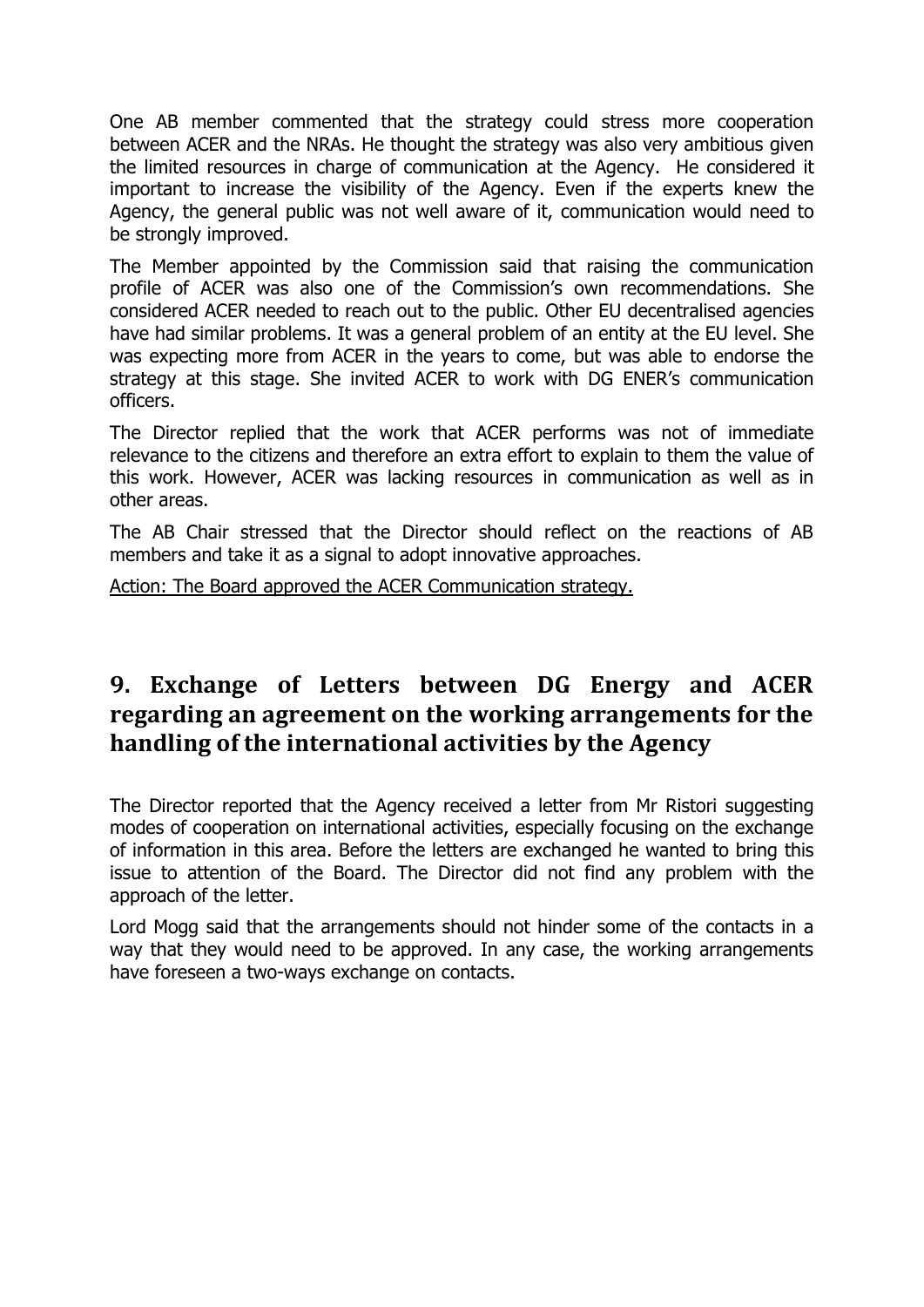The Member appointed by the Commission underlined that the Agency, given that it did not have legal personality, should never commit the EU outside its borders. The Commission was now proposing working arrangement at the level of the Director-General, whereas in the past such arrangements had been signed via a MoU at the Commissioner level. The exchange of letters included some standard provisions applicable to each Agency. The Commission was now waiting for the reply from the Director. The Commission was willing to provide general guidelines on contacts. They wanted to avoid creating new bureaucracy with these arrangements, however the Agencies were part of the European family and they should be prudent in international cooperation.

Lord Mogg agreed with the approach and said that the Agency would like to receive guidance on contacts with third countries in the context of G20. He was expecting that on informal contacts, a simple email would be exchanged.

The AB Chair concluded by saying how important it was to speak with one voice.

Action: The Board took note of the Exchange of Letters between DG Energy and ACER regarding an agreement on the working arrangements for the handling of the international activities by the Agency.

## **10. The list of Implementing Rules of the amended Staff Regulations, which will enter into force by analogy as of 1 October 2014**

The Director briefly presented the list of Implementing Rules, which were going to be applicable to ACER as of 1 October. The list was presented to the Board for information. There were no comments.

Action: The Board took note of the list.

# **11. Decision AB no. […] – 2014 amending Decision AB No 01/2011 on the support granted to ACER staff members in respect to kindergarten and school fees**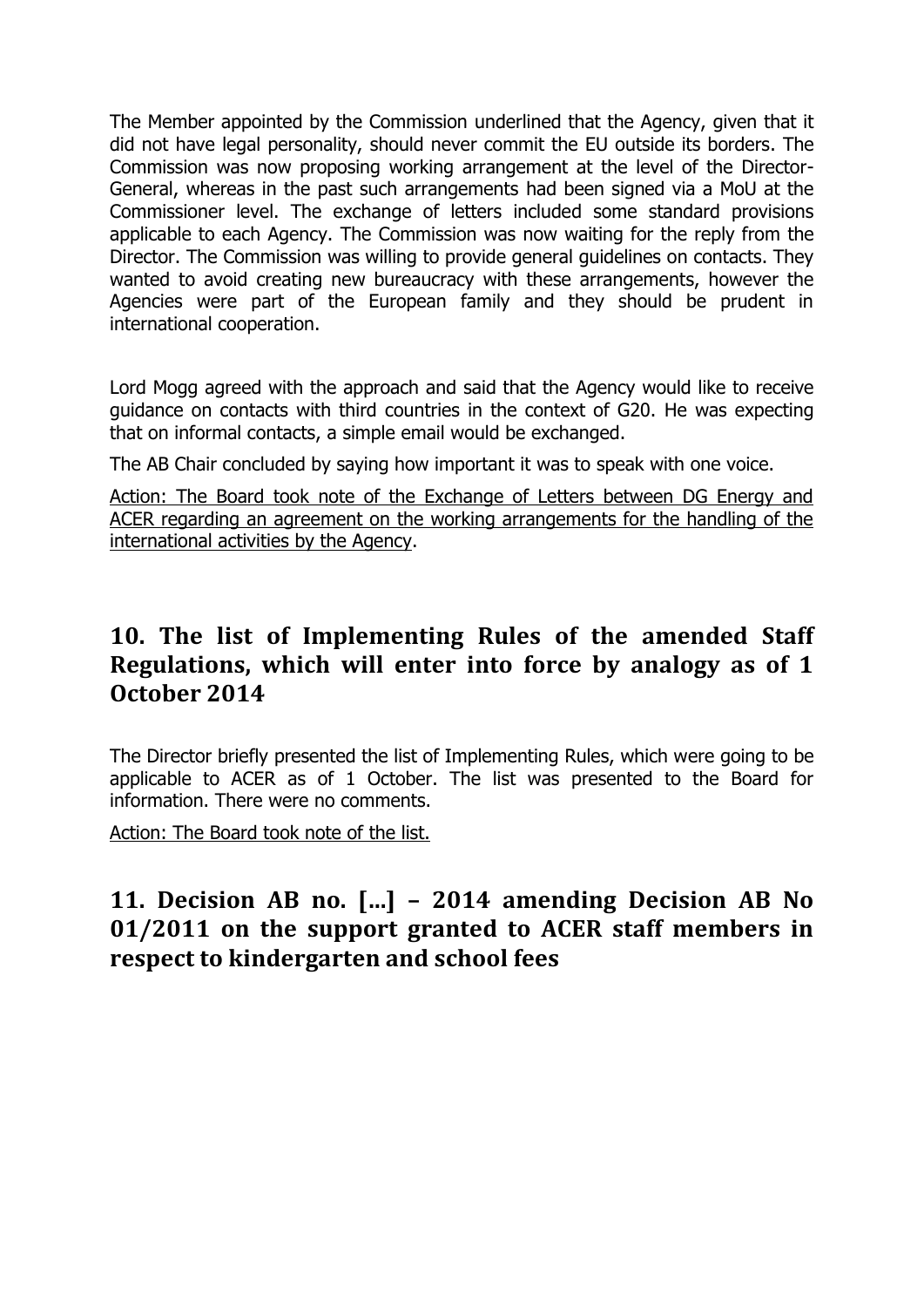The Director presented the draft amendment decision on the support granted to ACER staff members in respect to kindergarten and school fees. He explained that there was no European school in Ljubljana, even if it has been foreseen by the Seat Agreement with the Slovenian government. Agency staff in Ljubljana needed to pay the international schools. Until that moment ACER contributed to the fees, but the fees have gone up substantially. This was particularly burdensome for staff at lower grades (majority at ACER), therefore he proposed that ACER payed the full fees until the European school was established in Ljubljana. Ljubljana already brought enough challenges for staff (spouses' jobs, correction coefficient etc).

The AB representative appointed by the Commission agreed with this approach and said that paying the school fees directly to the schools was their preferred option.

Action: The Board adopted the decision amending Decision AB No 01/2011 on the support granted to ACER staff members in respect to kindergarten and school fees (ANNEX1).

# **12. 2014 AB Decisions, by delegation of the Administrative Board to the Chairman via Decision AB 05bis/2010 of 21 September 2010**

The AB Chair informed the Board that since the last AB meeting in June he took three appointment decisions on Board of Regulators' members or alternates, by delegation of the Administrative Board to the Chairman via Decision AB 05bis/2010 of 21 September 2010.

## **AOB**

### **AB Meetings in 2015**

The Director explained that according to the AB Rules of procedure, a minimum of two AB regular meetings needed to take place every year. However, the practice has been to hold four meetings a year. Therefore, he proposed some dates that were identified to reflect the AB involvement in some formal activities of the Agency.

A discussion on the location of those meetings took place, whereby some members preferred to have more meetings in Brussels. The Member appointed by the Commission preferred that the Board met in Ljubljana, where the Members could also meet with staff. She pointed out to the sensitivity of the place of the Agency meetings for the host government.

The Board decided on the following dates and location of the meetings of the Administrative Board in 2015: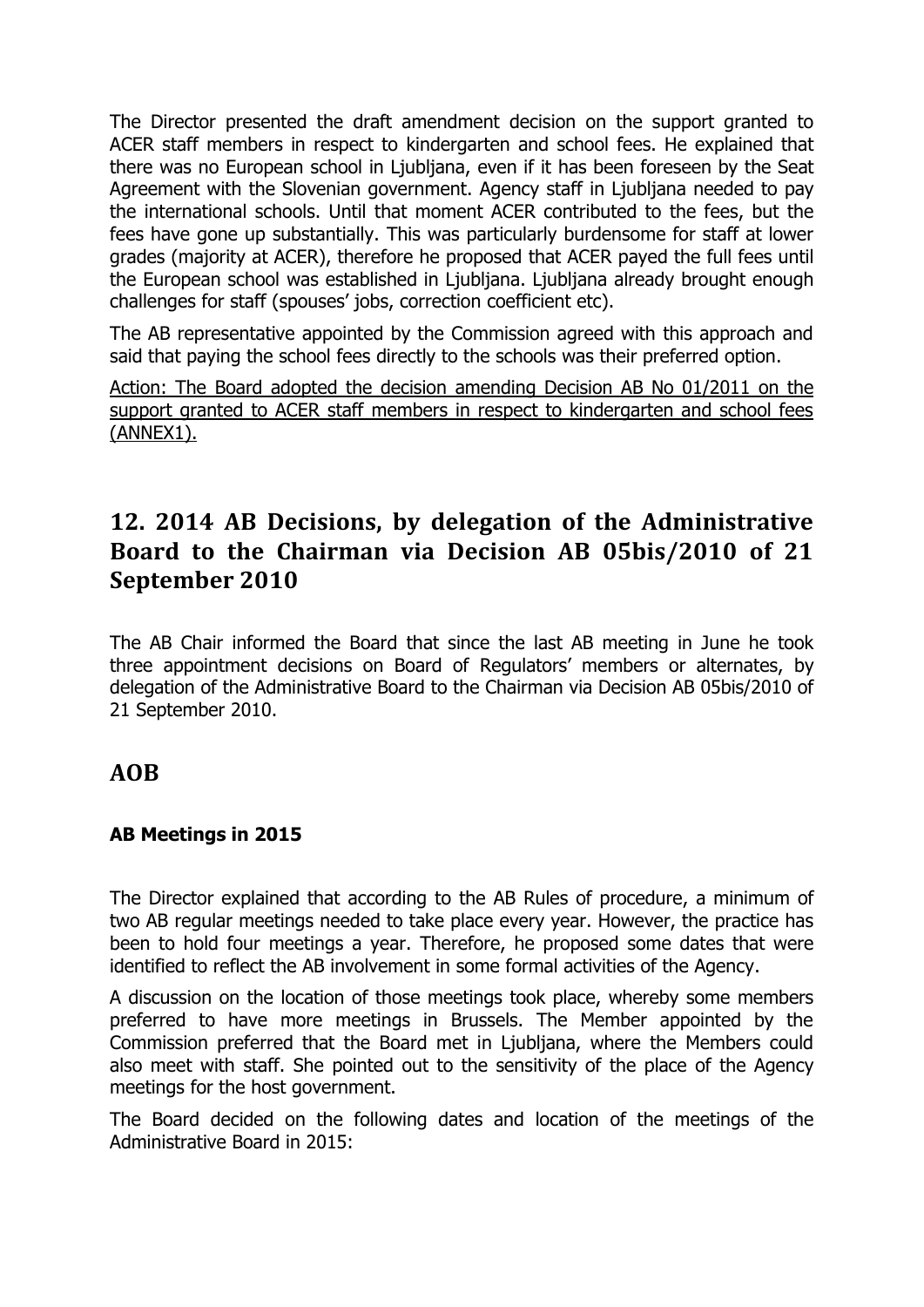| Number of the<br>meeting    | Date (s)               | Timing     | Location        |
|-----------------------------|------------------------|------------|-----------------|
| 20 <sup>th</sup><br>meeting | 26 March, Thursday     | 9.00-13.00 | Bucharest (tbc) |
| $21th$ meeting              | 11 June, Thursday      | 9.00-13.00 | Ljubljana (tbc) |
| $22th$ meeting              | 17 September, Thursday | 9.00-13.00 | Brussels (tbc)  |
| $23th$ meeting              | 17 December, Thursday  | 9.00-13.00 | Ljubljana (tbc) |

Fоr the Administrative Board

## SIGNED

Razvan Eugen Nicolescu Chairman of the Administrative Board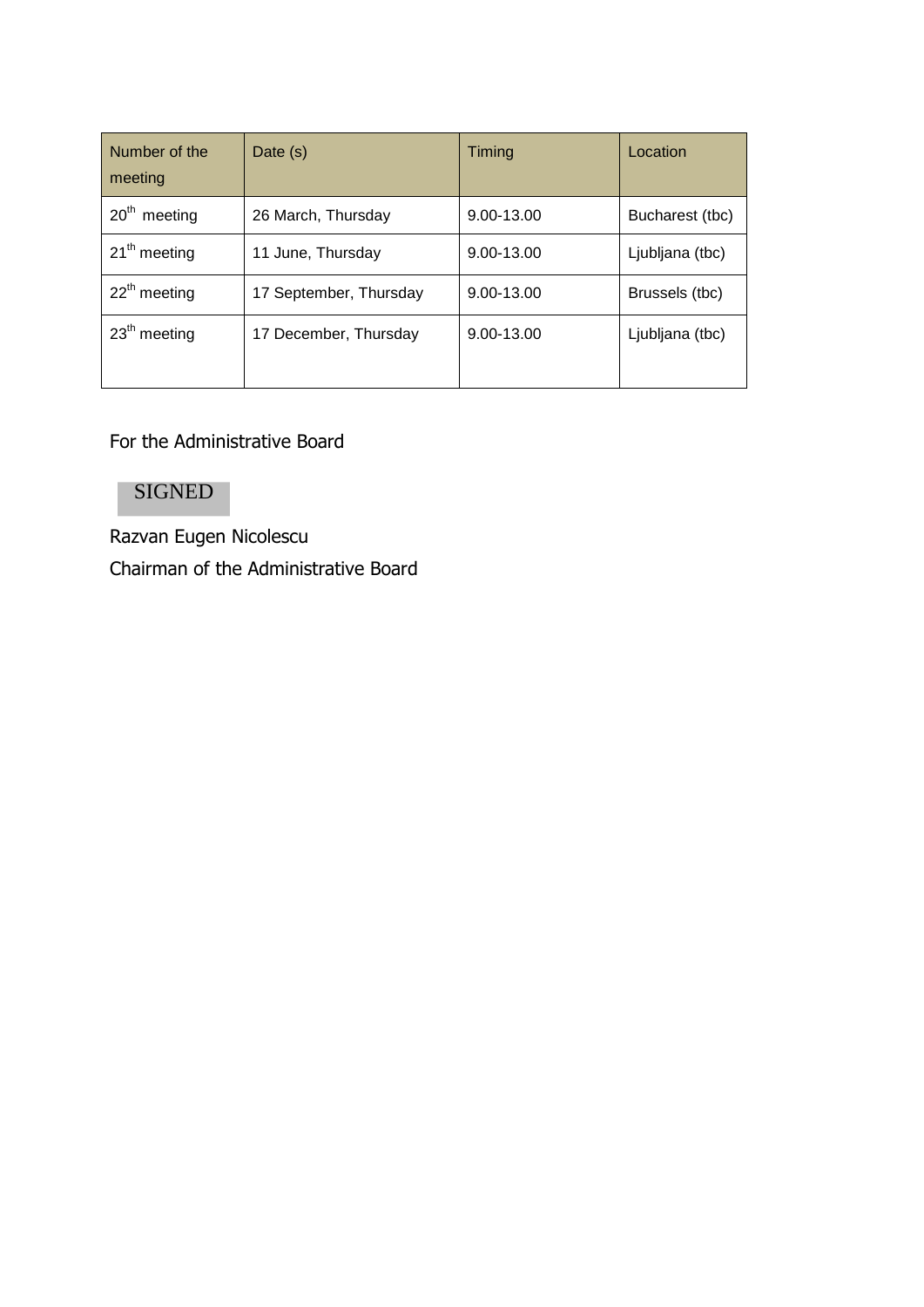## **ANNEX 1**

#### **DECISION AB n° 10/2014**

#### **OF THE ADMINISTRATIVE BOARD OF THE AGENCY FOR THE COOPERATION OF ENERGY REGULATORS**

#### **of 18 September 2014**

### **On the support granted to ACER staff members in respect to kindergarten and school fees and repealing Decision AB No 01/2011**

THE ADMINISTRATIVE BOARD OF THE AGENCY FOR THE COOPERATION OF ENERGY REGULATORS,

HAVING REGARD to Regulation (EC) No 713/2009 of the European Parliament and of the Council of 13 July 2009 establishing the Agency for the Cooperation of Energy Regulators<sup>1</sup>, and, in particular, Article 13(4) thereof,

HAVING REGARD to the Staff Regulations of Officials of the European Communities (hereinafter referred to as "Staff Regulations") and the Conditions of Employment of Other Servants of the European Communities (hereinafter referred to as "CEOS"), as laid down in Council Regulation (EEC, Euratom, ECSC) No 259/68 of 29 February 1968<sup>2</sup>, and, in particular, Article 1 e) of the Staff Regulations and Article 10 of CEOS,

HAVING REGARD to Decision AB No 01/2011 of the Administrative Board of the Agency for the Cooperation of Energy Regulators of 11 February 2011 on the support granted to ACER staff members in respect to kindergarten and school fees,

HAVING REGARD to Decision AB No 02/2014 of the Administrative Board of the Agency for the Cooperation of Energy Regulators of 13 February 2014, amending Decision AB No 01/2011 on the support granted to ACER staff members in respect to kindergarten and school fees, and, in particular, Article 1 thereof,

HAVING REGARD to Decision AB No 3/2010 of the Administrative Board of the Agency for the Cooperation of Energy Regulators of 6 May 2010 adopting the Rules of Procedure of the Administrative Board of the Agency for the Cooperation of Energy Regulators, and, in particular, Article 9 thereof,

WHEREAS:

-

 $^{1}$  OJ L211, 14.8.2009, p.1.

<sup>2</sup> OJ L 56, 4.3.1969, p.1.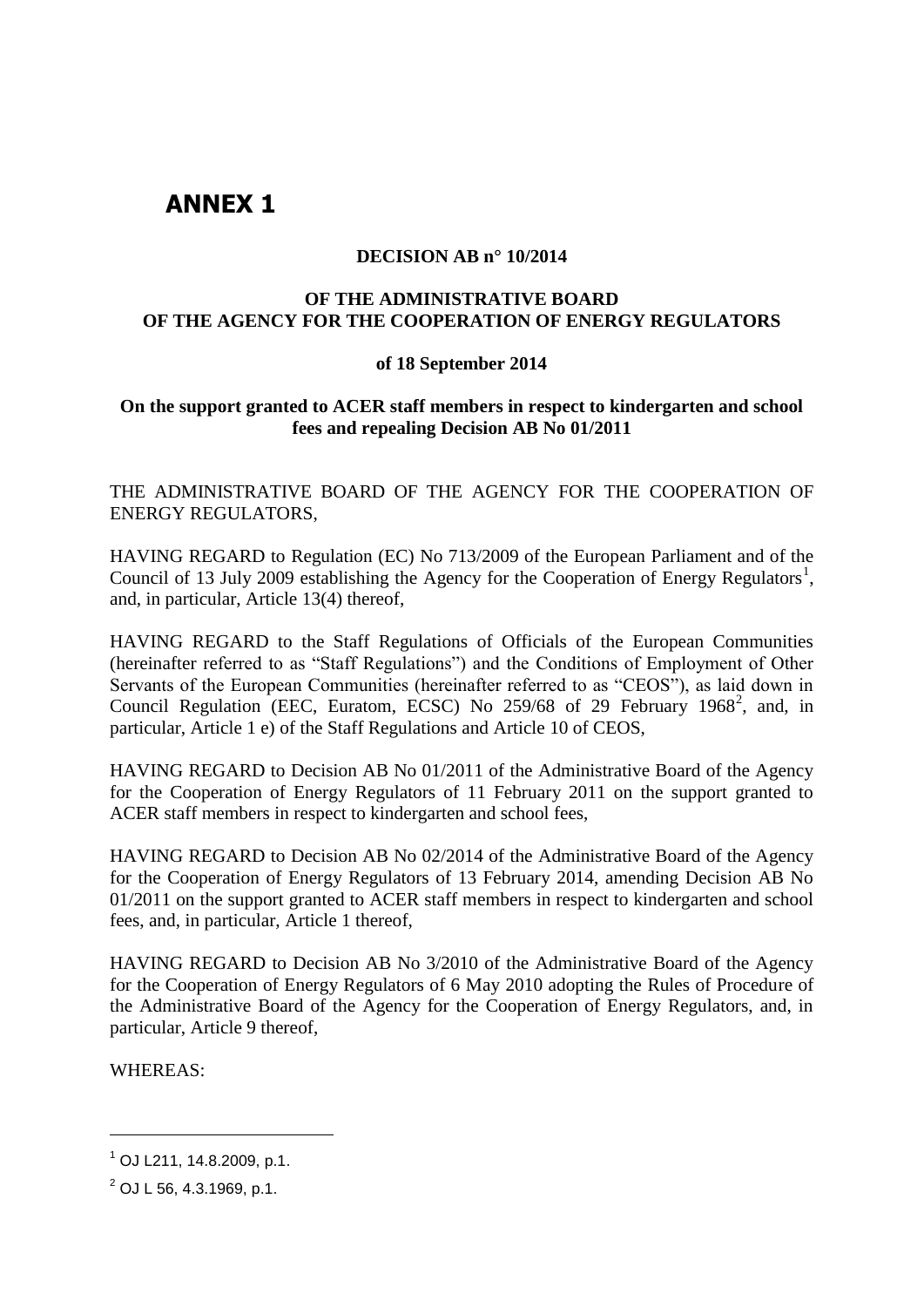- (1) The Agency for the Cooperation of Energy Regulators (hereinafter referred to as "Agency") needs to attract, employ and retain staff of the highest standards of ability, efficiency and integrity, recruited on the broadest possible geographical basis from among nationals of EU Member States.
- (2) Staff members of EU institutions, including agencies, enjoy free access to European Schools under the condition that they have a contract of at least one year.
- (3) No European School has yet been established in Ljubljana, despite the undertaking expressed in Article 13 of the Seat Agreement between the Agency for the Cooperation of Energy Regulators and the Government of the Republic of Slovenia, signed in Ljubljana on 26 November  $2010<sup>3</sup>$ . Agency staff members thus have no alternative but to register their children in the existing international schools established in Ljubljana offering education in English or French.
- (4) In the absence of a European School in Ljubljana, and given the high school fees charged by the international schools in Ljubljana, there is a need to address the unequal working conditions to which the staff of the Agency is subject compared to staff working for other European institutions where European Schools are available.
- (5) In order to better reconcile working life with family life, it is appropriate that the Agency provides, as a social measure until a European School is established in Ljubljana, financial support to staff members whose children are attending schools and kindergartens in the Ljubljana area.
- (6) While Decision AB No 01/2011 of the Administrative Board of the Agency for the Cooperation of Energy Regulators of 11 February 201 1 (hereinafter referred to as "Decision AB No 01/2011") acknowledged this financial support to the staff members for the international schooling of their children, it is appropriate to make the payments directly to the school, subject to the prior conclusion of a tuition services agreement with the school concerned.
- (7) It is appropriate that the level of such support covers fully kindergarten and school fees for the children of Agency staff members in Ljubljana,

### **HAS ADOPTED THIS DECISION:**

1

### **Article 1**

### **Scope**

This Decision defines the financial support afforded by the Agency towards kindergarten and school fees for the children of Agency staff members.

### **Article 2 Eligibility**

<sup>&</sup>lt;sup>3</sup> Official Journal of the Republic of Slovenia, number 22 (109) of 30 December 2010.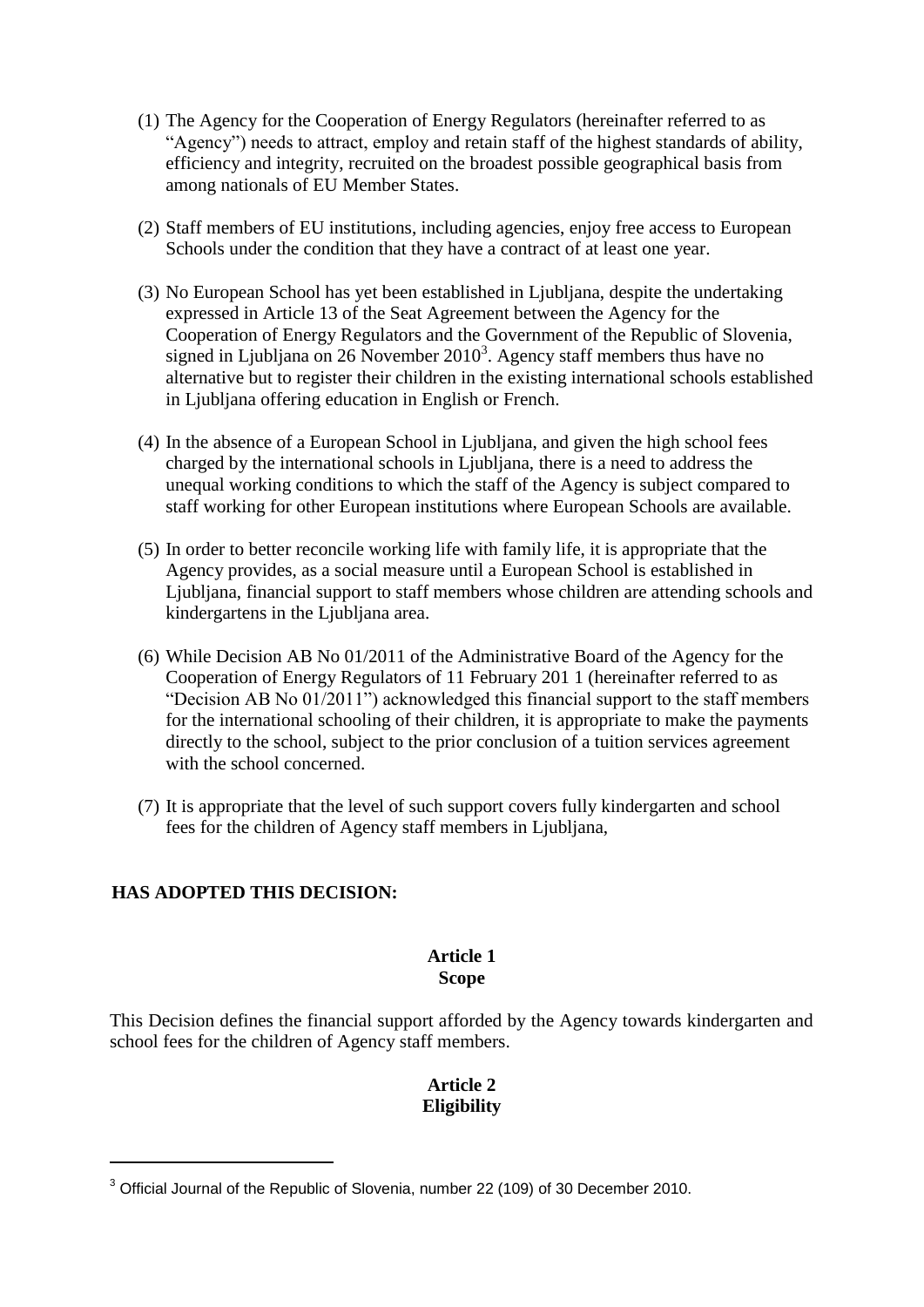- 1. All temporary and contract agents of the Agency with a contract of at least one year of duration shall have access to the support granted by this Decision.
- 2. In order to be eligible for the support granted by this Decision, children of Agency staff members must be considered as dependent children within the meaning of Article 2(2) of Annex VII of the Staff Regulations.
- 3. The support granted by this Decision is available only in respect to children attending schools and kindergarten in the Ljubljana area.

#### **Article 3 Level and provisions for the financial contribution**

- 1. The Agency fully covers kindergarten and school costs exceeding the sum of allowance received by staff members under the provisions of the Staff Regulations.
- 2. The financial contribution as provided in this article is subject to the Agency having concluded a tuition services agreement with the school and kindergarten concerned.

### **Article 4 Applicability of the Staff Regulations**

Agency's staff members will continue to receive the education (pre-school and school) allowance, as defined by the Staff Regulations in Article 3 of Annex VII and determined by the European Commission's Office for the Administration and Payment of Individual Entitlements (PMO), in accordance with the Commission Decision on general implementing provisions for the grant of educational allowance (C(2013)8971 of 16 December 2013.

#### **Article 5 Entry into force, duration and implementation**

- 1. This Decision shall enter into force on the day following that of its adoption, with effect from school year 2014-2015. It shall be communicated to the staff and published on the intranet of the Agency.
- 2. The support granted by this Decision will be maintained until a European School is established in Ljubljana, Slovenia.
- 3. The Director shall implement this Decision, pursuant to Article 17(5) of Regulation (EC) 713/2009 and shall define provisions of financial contribution, as defined in Article 3.
- 4. Decision AB No 01/2011 as amended by Decision AB No 02/2014 is repealed.

Done at Rome on 18 September 2014.

Fоr the Administrative Board